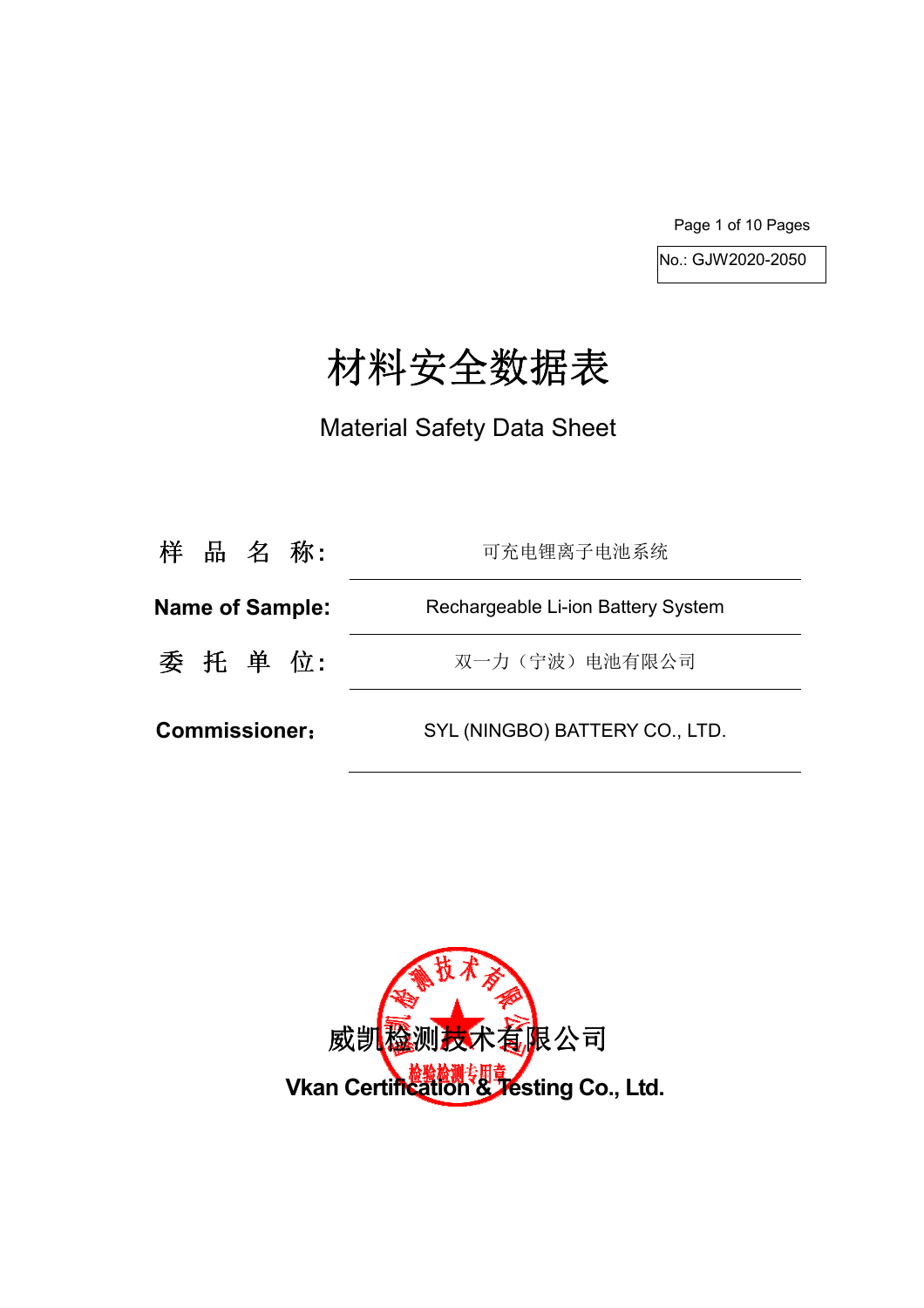## 材料安全数据表

## Material Safety Data Sheet

| 1. 化学品及企业标识                                        |                                                                                |  |
|----------------------------------------------------|--------------------------------------------------------------------------------|--|
| <b>Chemical product and company identification</b> |                                                                                |  |
| 样品名称                                               | 可充电锂离子电池系统                                                                     |  |
| Name of Sample                                     | Rechargeable Li-ion Battery System                                             |  |
| 样品型号                                               | <b>SBL5.1K2</b>                                                                |  |
| Type/Mode                                          | 51.2V 100Ah 5120Wh                                                             |  |
| 委托单位                                               | 双一力(宁波)电池有限公司                                                                  |  |
| Commissioned by                                    | SYL (NINGBO) BATTERY CO., LTD.                                                 |  |
| 委托单位地址                                             | 中国浙江省宁波市宁海县梅林街道兴科中路 23号                                                        |  |
| Commissioner                                       | No.23 Xingke Zhong Road, Meilin Street, Ninghai, 315609 Ningbo City,           |  |
| address                                            | Zhejiang Province, People's Republic Of China                                  |  |
| 制造商                                                | 双一力(宁波)电池有限公司                                                                  |  |
| Manufacturer                                       | SYL (NINGBO) BATTERY CO., LTD.                                                 |  |
|                                                    | 中国浙江省宁波市宁海县梅林街道兴科中路 23号                                                        |  |
| 制造商地址<br>Manufacturer address                      | No.23 Xingke Zhong Road, Meilin Street, Ninghai, 315609 Ningbo City,           |  |
|                                                    | Zhejiang Province, People's Republic Of China                                  |  |
| 鉴定依据                                               |                                                                                |  |
| Inspection according                               |                                                                                |  |
| to                                                 |                                                                                |  |
| 应急电话                                               | +86-574-59988908                                                               |  |
| Emergency telephone                                |                                                                                |  |
| call                                               |                                                                                |  |
|                                                    |                                                                                |  |
|                                                    | 接样日期:<br>2020-06-08<br>020-07-09                                               |  |
|                                                    | Receiving date:<br>Jate wi                                                     |  |
|                                                    |                                                                                |  |
|                                                    | 联合国《关于危险品货物运输的建议书》<br>UN "Recommendations on the TRANSPORT OF DANGEROUS GOODS" |  |

Approved by: Reviewed by: Reviewed by: Tested by:

批准: Huangkuse 审核: **Zhang Si Yor** 检测:

Wei Gushna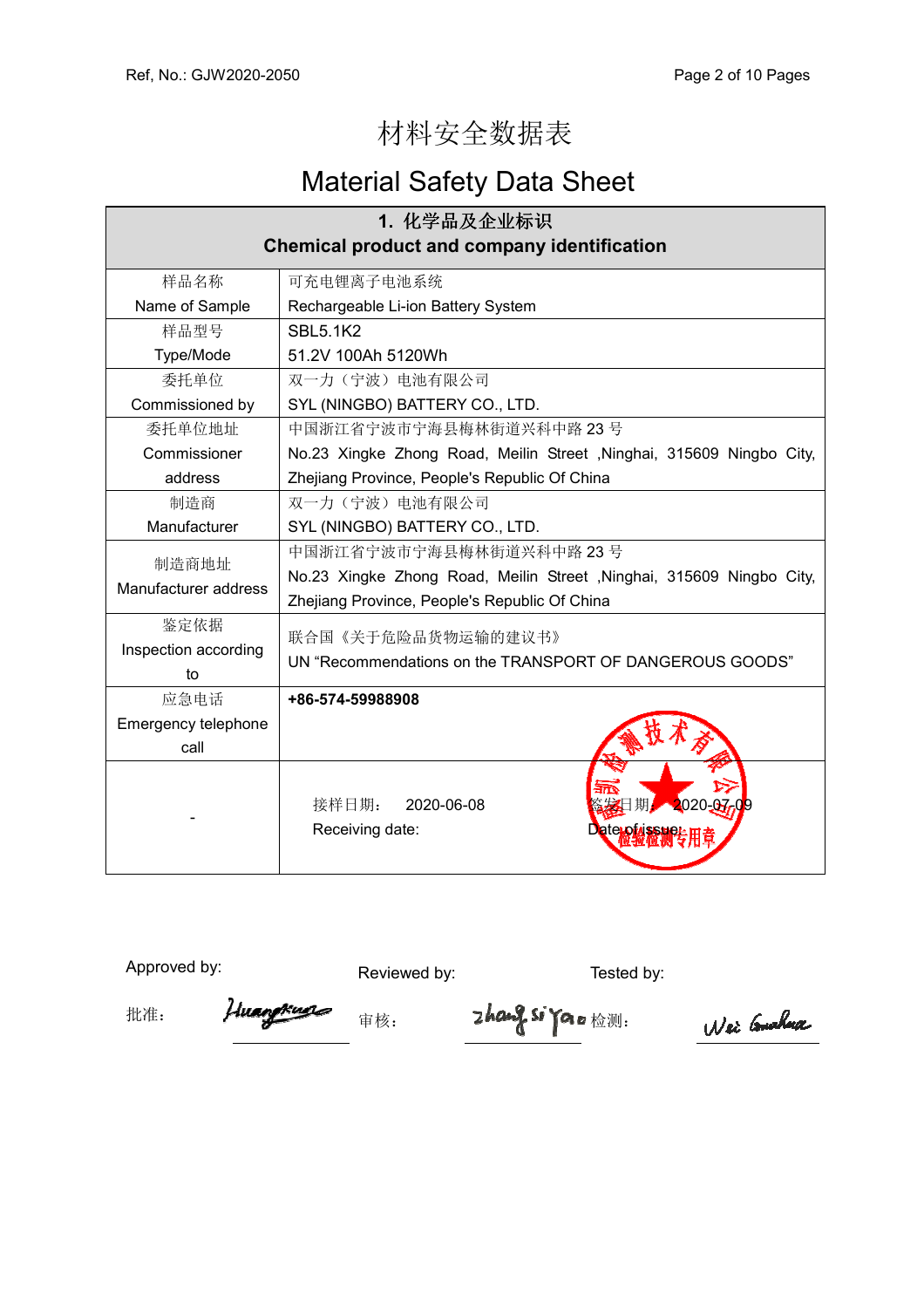| 2. 成分/组成信息<br><b>Composition information</b> |                                 |            |                     |  |  |
|----------------------------------------------|---------------------------------|------------|---------------------|--|--|
| 化学名称                                         | 化学式                             | CAS 号      | 重量含量                |  |  |
| <b>Common Chemical Name</b>                  | <b>Chemical Formula</b>         | CAS No.    | Wt %                |  |  |
| 石墨                                           | C                               | 7782-42-5  | $7 - 25$            |  |  |
| Graphite                                     |                                 |            |                     |  |  |
| 磷酸铁锂                                         | LiFePO <sub>4</sub>             | 15365-14-7 | $15 - 40$           |  |  |
| Lithium iron Phosphate                       |                                 |            |                     |  |  |
| 偏氟乙烯, 六氟丙烯共聚物                                |                                 |            |                     |  |  |
| Hexafluoropropylene-vinylidene               | - $(C_2H_2F_2)$ x( $C_3F_6$ )y- | 9011-17-0  | $3 - 15$            |  |  |
| fluoride Copolymer                           |                                 |            |                     |  |  |
| 六氟磷酸锂                                        | $L$ iPF <sub>6</sub>            | 21324-40-3 | $0 - 5$             |  |  |
| Lithium Hexafluorophosphate                  |                                 |            |                     |  |  |
| 乙炔炭黑                                         | $\mathsf{C}$                    | 1333-86-4  | $0 - 2$             |  |  |
| Acetylene Black                              |                                 |            |                     |  |  |
| 碳酸二乙酯                                        | $C_5H_{10}O_3$                  | 105-58-8   | $0 - 15$            |  |  |
| Diethyl Carbonate                            |                                 |            |                     |  |  |
| 碳酸二甲酯                                        | $C_3H_6O_3$                     | 616-38-6   | $0 - 15$            |  |  |
| Dimethyl Carbonate                           |                                 |            |                     |  |  |
| 碳酸甲乙酯                                        | $C_4H_8O_3$                     | 623-53-0   | $0 - 15$            |  |  |
| <b>Ethyl Methyl Carbonate</b>                |                                 |            |                     |  |  |
| 碳酸丙烯酯                                        | $C_4H_6O_3$                     | 108-32-7   | $0 - 15$            |  |  |
| Propylene Carbonate<br>碳酸亚乙酯                 |                                 |            |                     |  |  |
|                                              | $C_3H_4O_3$                     | $96-49-1$  | $0 - 15$            |  |  |
| Ethylene Carbonate<br>铅                      |                                 |            |                     |  |  |
| Lead                                         | Pb                              | 7439-92-1  | <b>Not Detected</b> |  |  |
| 镉                                            |                                 |            |                     |  |  |
| Cadmium                                      | Cd                              | 7440-43-9  | <b>Not Detected</b> |  |  |
| 汞                                            |                                 |            |                     |  |  |
| Mercury                                      | Hg                              | 7439-97-6  | Not Detected        |  |  |

| 3. 危险性概述                      |                                                                  |  |  |  |
|-------------------------------|------------------------------------------------------------------|--|--|--|
| <b>Hazards identification</b> |                                                                  |  |  |  |
| 爆炸危险性                         | 该物品不属于爆炸危险品                                                      |  |  |  |
| Explosive risk                | This article does not belong to the explosion dangerous goods    |  |  |  |
| 易燃危险性                         | 该物品不属于易燃危险品                                                      |  |  |  |
| Flammable risk                | This article does not belong to the flammable material           |  |  |  |
| 氧化危险性                         | 该物品不属于氧化危险品                                                      |  |  |  |
| Oxidation risk                | This article does not belong to the oxidation of dangerous goods |  |  |  |

QJ/11.4393-2011.05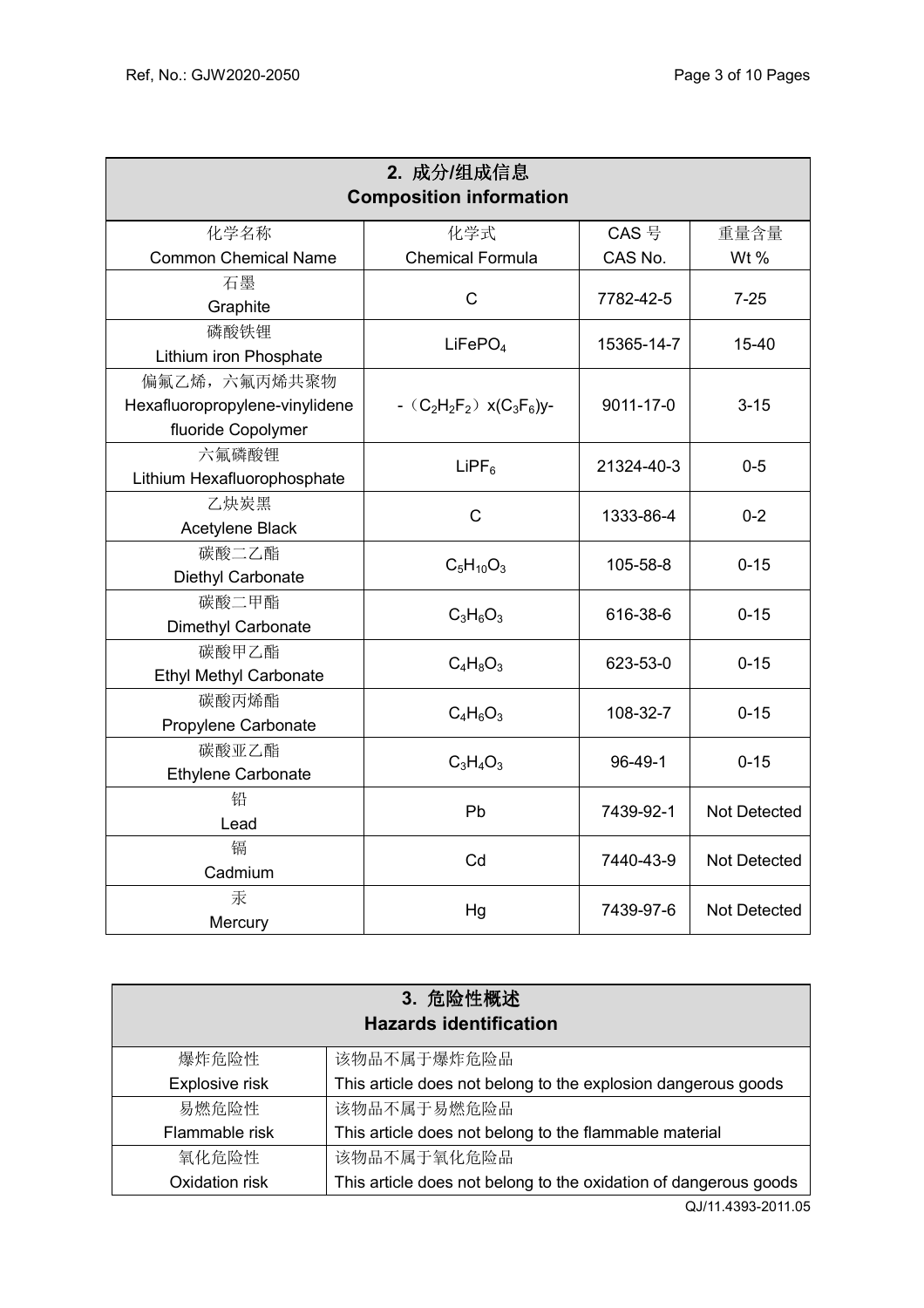| 毒害危险性               | 该物品不属于毒害危险品                                                      |  |
|---------------------|------------------------------------------------------------------|--|
| Toxic risk          | This article does not belong to the toxic dangerous goods        |  |
| 放射危险性               | 该物品不属于放射危险品                                                      |  |
| Radioactive risk    | This article does not belong to the radiation of dangerous goods |  |
| 腐蚀危险性               | 该物品不属于腐蚀危险品                                                      |  |
| Mordant risk        | This article does not belong to the corrosion of dangerous goods |  |
| 其他危险性<br>other risk | 该电池瓦时率为5120Wh, 属于第九类危险品。                                         |  |
|                     | The watt-hour rate of the battery is 5120Wh, which belong to the |  |
|                     | Class 9 dangerous goods.                                         |  |

## **4.** 急救措施 **First aid measures**

电池外壳破裂,内容物接触人体会产生危害,一旦发生接触,应采取以下应急措施:

Once battery shell rupture, content contact with the human body will produce harm, once contact, should take the following emergency measures:

眼睛: 万一接触, 立即用大量的清水冲洗至少 15 分钟, 翻起上下眼睑, 直到化学的残留物消失 为止,迅速就医。

**Eye:** Flush eyes with plenty of water for at least 15 minutes, occasionally lifting the upper and lower eyelids. Get medical aid.

皮肤:万一接触,用大量水冲洗至少15分钟,同时除去污染的衣物和鞋子,迅速就医。

**Skin:** Remove contaminated clothes and rinse skin with plenty of water or shower for 15 minutes. Get medical aid.

吸入: 立即从暴露处移至空气清新处, 如果呼吸困难给予输氧, 立即就医。

**Inhalation:** Remove from exposure and move to fresh air immediately. Use oxygen if available.

食入:饮用两杯牛奶或水。如果当事人仍然清晰可以采取催吐的方法,并且立即就医。 **Ingestion:** Give at least 2 glasses of milk or water. Induce vomiting unless patient is unconscious. Call a physician

## **5.** 消防措施 **Fire-fighting measures**

燃点:不适用 **Flash Point:** N/A. 自燃温度:不适用 **Auto-Ignition Temperature:** N/A. 灭火介质: 大量水(降温), 二氧化碳 **Extinguishing Media: Water, CO<sub>2</sub>.** 特殊灭火程序: 自给式呼吸器 **Special Fire-Fighting Procedures**  Self-contained breathing apparatus. 异常火灾或爆炸: 当电芯暴露于过热的环境中时, 安全阀可能会打开。 **Unusual Fire and Explosion Hazards**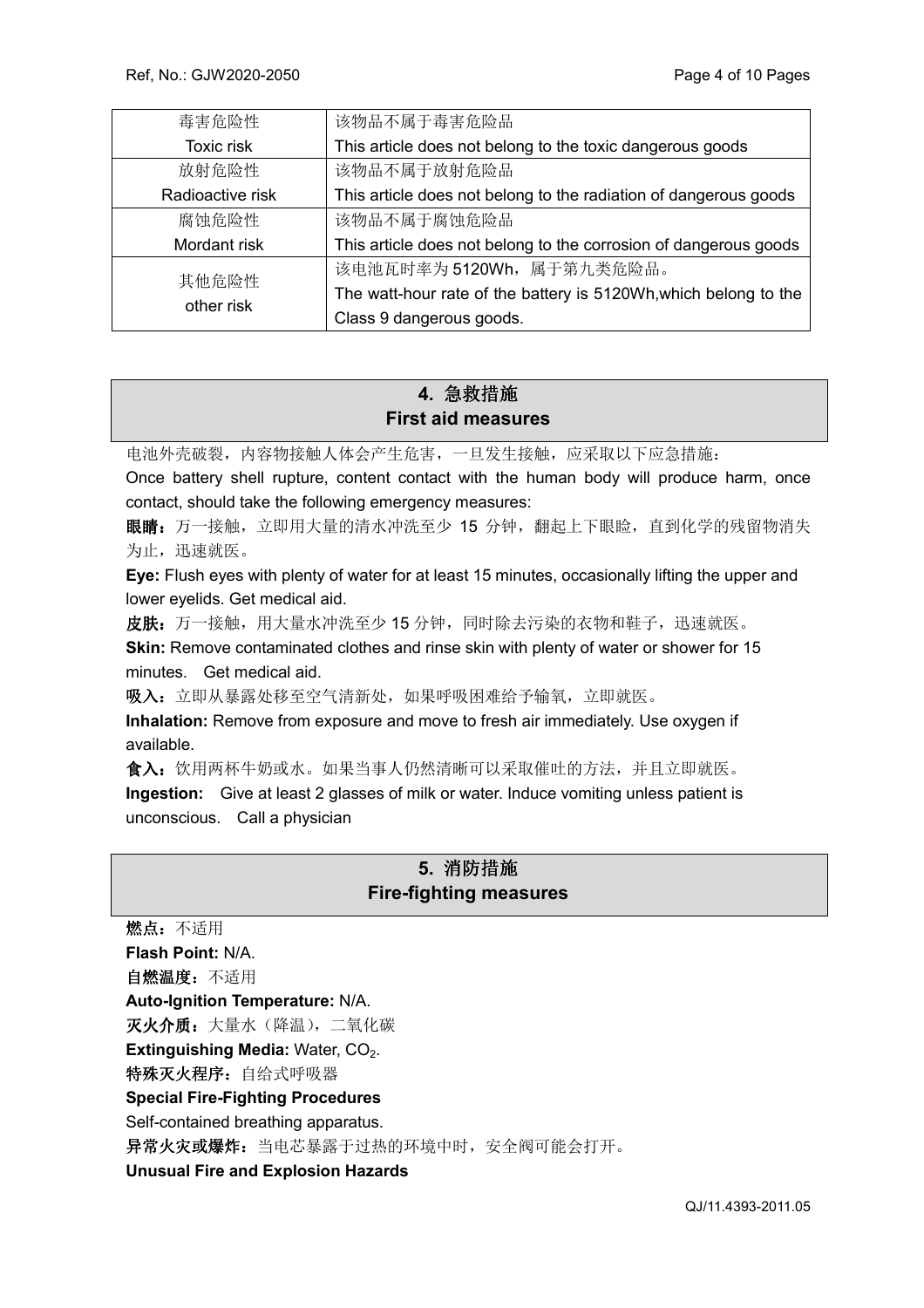Cell may vent when subjected to excessive heat-exposing battery contents.

燃烧产生的危险物品:一氧化碳,二氧化碳,锂氧化物烟气

#### **Hazardous Combustion Products**

Carbon monoxide, carbon dioxide, lithium oxide fumes.

## **6.** 泄露应急处理 **Accidental release measures**

#### 为防止电池材料泄露或释放采取的措施

如果电池内部材料泄露,操作人员应立刻撤离事故区直到烟气消散。将通风设备打开吹散危险性 气体。用抹布擦净试验区,清除溢出的液体,将泄露电池放进塑料袋中,然后放进钢制容器。避 免皮肤和眼睛接触或吸入有害气体。

#### **Steps to be taken in case Material is Released or Spilled**

If the battery material is released, remove operators from area until fumes dissipate. Provide maximum ventilation to clear out hazardous gases. Wipe it up with a cloth, and dispose of it in a plastic bag and put into a steel can. The preferred response is to leave the area and allow the battery to cool and vapors to dissipate. Provide maximum ventilation. Avoid skin and eye contact or inhalation of vapors. Remove spilled liquid with absorbent and incinerate.

#### 废弃物处置方法

建议将电池完全放电,锂金属电池消耗完电池内部的金属锂,并且交付给专业机构处理。

#### **Waste Disposal Method**

It is recommended to discharge the battery to the end. Use up the metal lithium inside the lithium metal battery, and delivered to professional institutions for further treatment.

## **7.** 操作处置和储存 **Handling and storage**

禁止打开、毁坏或焚烧电池,因为电池有可能在这些处理过程中发生爆炸、破裂或泄露等事故。 禁止将电池短路、过充、强制放电或扔入火中。禁止挤压刺穿电池或将电池浸入溶液中。

The battery should not be opened, destroyed or incinerate, since they may leak or rupture and release to the environment the ingredients that they contain in the hermetically sealed container. Do not short circuit terminals, or over charge the battery, forced over-discharge, throw to fire. Do not crush or puncture the battery, or immerse in liquids.

#### 操作处置和储存中的防范措施

禁止物理或电滥用,禁止高温储存,最好将电池储存在阴凉、干燥、通风及温度变化较小的环境 中。禁止将电池接触加热设备或将电池直接暴露于阳光中。

#### **Precautions to be taken in handling and storing**

Avoid mechanical or electrical abuse. Storage preferably in cool, dry and ventilated area, which is subject to little temperature change. Storage at high temperatures should be avoided. Do not place the battery near heating equipment, nor expose to direct sunlight for long periods.

#### 其他要注意的防范措施

拆解、挤压、直接放入火中或高温条件下,电池可能发生爆炸和燃烧。禁止短接或将电池正负极 错误的安装在设备中。

#### **Other Precautions**

The battery may explode or cause burns, if disassembled, crushed or exposed to fire or high temperatures. Do not short or install with incorrect polarity.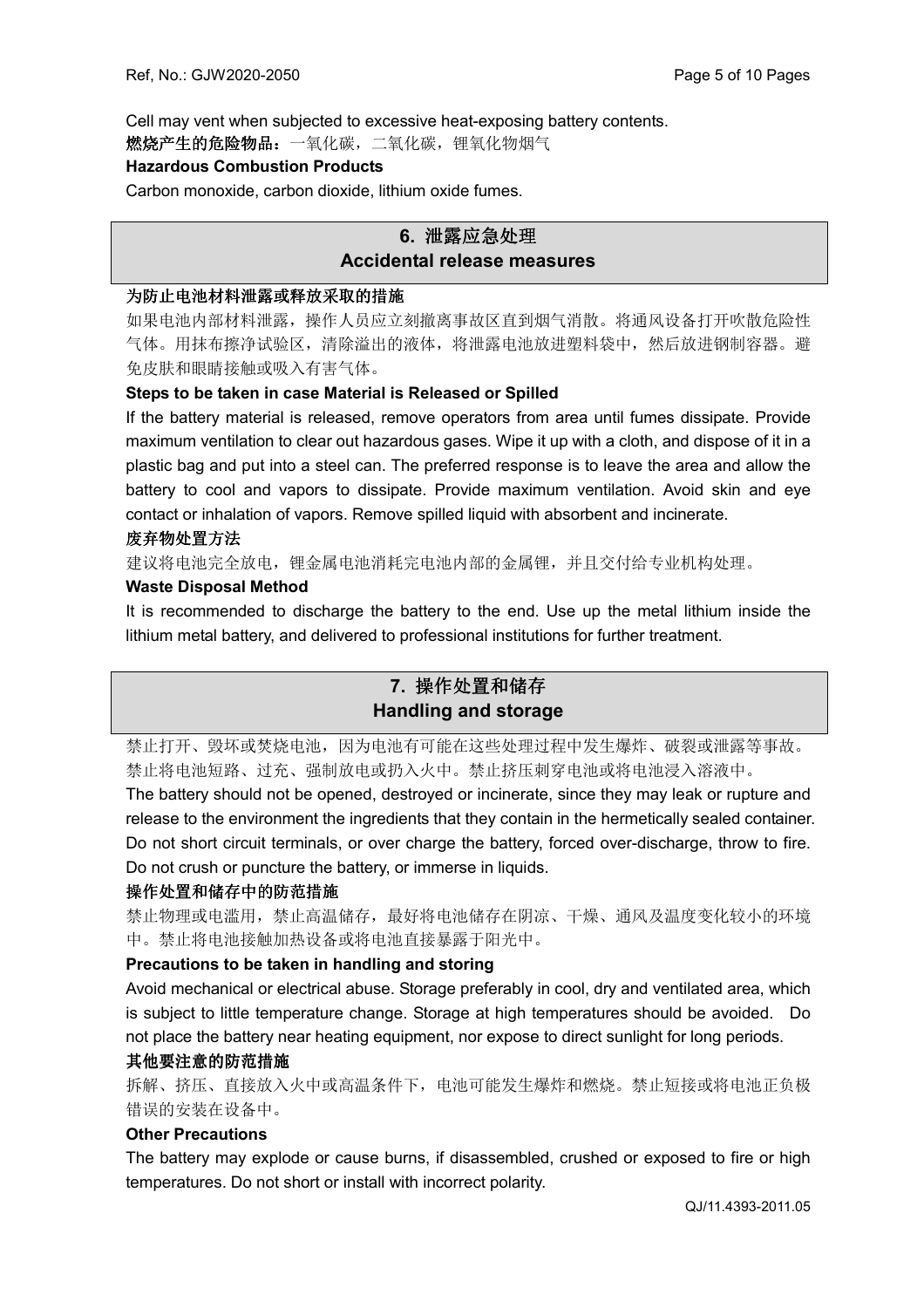## **8.** 接触控制**/**个人防护 **Exposure controls/personal protection**

#### 呼吸防护:

当电池排气阀打开时,应尽量使通风设备开至最大,避免将打开排气阀的电芯局限在某一狭窄空 间内。正常操作条件下,呼吸保护是不必要的。

#### **Respiratory Protection**

In case of battery venting, provide as much ventilation as possible. Avoid confined areas with venting cell cores. Respiratory Protection is not necessary under conditions of normal use.

#### 通风条件

正常使用条件下不必考虑。

#### **Ventilation**

Not necessary under conditions of normal use.

#### 防护手套

正常使用条件下不必考虑。

#### **Protective Gloves**

Not necessary under conditions of normal use.

#### 其他防护服装或设备

正常使用条件下不必考虑。

#### **Other Protective Clothing or Equipment**

Not necessary under conditions of normal use.

#### 电池开阀试验时应做好个人防护

呼吸防护,防护手套,防护服装和有护边的安全玻璃罩都是要准备的。

#### **Personal Protection is recommended for venting battery**

Respiratory Protection, Protective Gloves, Protective Clothing and safety glass with side shields.

## **9.** 物理和化学特性 **Physical and chemical properties**

外形: 棱柱形 **Appearance:** Prismatic 认证编号: RZUN2020-2120 **Ref, No.:** RZUN2020-2120 气味: 泄漏时,有醚的气味。 **Odour:** If leaking, smells of medical ether. 酸碱度:不适用 **pH:** Not applicable as supplied. 闪点: 针对单个组分暴露情况, 其他不适用。 **Flash Point:** Not applicable unless individual components exposed. 易燃度: 针对单个组分暴露情况, 其他不适用。 **Flammability:** Not applicable unless individual components exposed. 相对密度: 针对单个组分暴露情况, 其他不适用。 **Relative density:** Not applicable unless individual components exposed.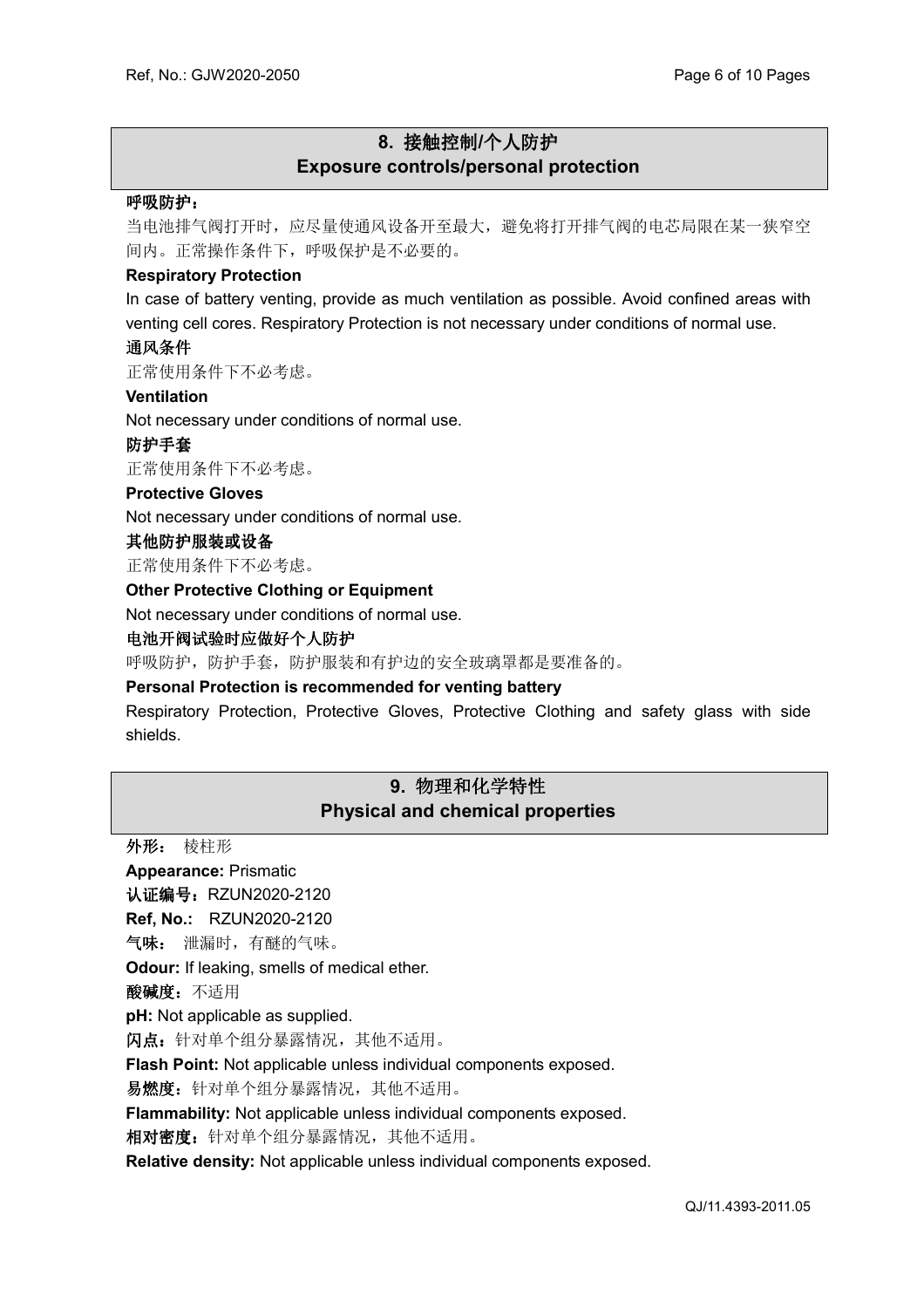溶解性(水溶性):针对单个组分暴露情况,其他不适用。 **Solubility (water):** Not applicable unless individual components exposed. 洛解性(其他): 针对单个组分暴露情况, 其他不适用。 **Solubility (other):** Not applicable unless individual components exposed.

## **10.** 稳定性和反应活性 **Stability and reactivity**

稳定性:产品在第 7 节所述的条件下稳定。

**Stability:** Product is stable under conditions described in Section 7.

应避免的条件: 加热 70°C 以上或焚烧、变形、毁坏、粉碎、拆卸、过充电、短路, 长时间暴露 在潮湿的条件下。

**Conditions to Avoid :** Heat above 70°C or incinerate. Deform. Mutilate. Crush. Disassemble. Overcharge. Short circuit. Expose over a long period to humid conditions.

应避免的材料:氧化剂,碱,水。

**Materials to avoid:** Oxidising agents, alkalis, water.

危险分解物: 有毒烟雾, 并可能形成过氧化物。

**Hazardous Decomposition Products :** Toxic Fumes, and may form peroxides.

聚合危害:不适用

**Hazardous Polymerization :** N/A.

如果发生泄露,避免与强氧化剂,无机酸,强碱,卤代烃接触。

If leaked, forbidden to contact with strong oxidizers, mineral acids, strong alkalies, halogenated hydrocarbons.

### **11.** 毒理学资料 **Toxicological information**

标志及症状: 无, 除非电池破裂。

**Signs & symptoms:** None, unless battery ruptures.

内部物质暴露的情况下,蒸汽烟雾可能对眼睛和皮肤的刺激性。

In the event of exposure to internal contents, vapour fumes may be very irritating to the eyes and skin.

吸入: 对肺有刺激性。

**Inhalation:** Lung irritant. 皮肤接触: 对皮肤刺激性。 **Skin contact:** Skin irritant.

眼睛接触: 对眼睛有刺激性。

**Eye contact:** Eye irritant

食入:吞下中毒。

**Ingestion:** Poisoning if swallowed.

下列情况下会危险人员身体健康:如果与电池内部材料直接接触,皮肤可能会出现干燥、灼烧等 轻微或严重的刺激,并且损坏靶器官的神经,肝脏和肾脏。

Medical conditions generally aggravated by exposure: In the event of exposure to internal contents, moderate to server irritation, burning and dryness of the skin may occur, Target organs nerves, liver and kidneys.

## **12.** 生态学资料  **Ecological information**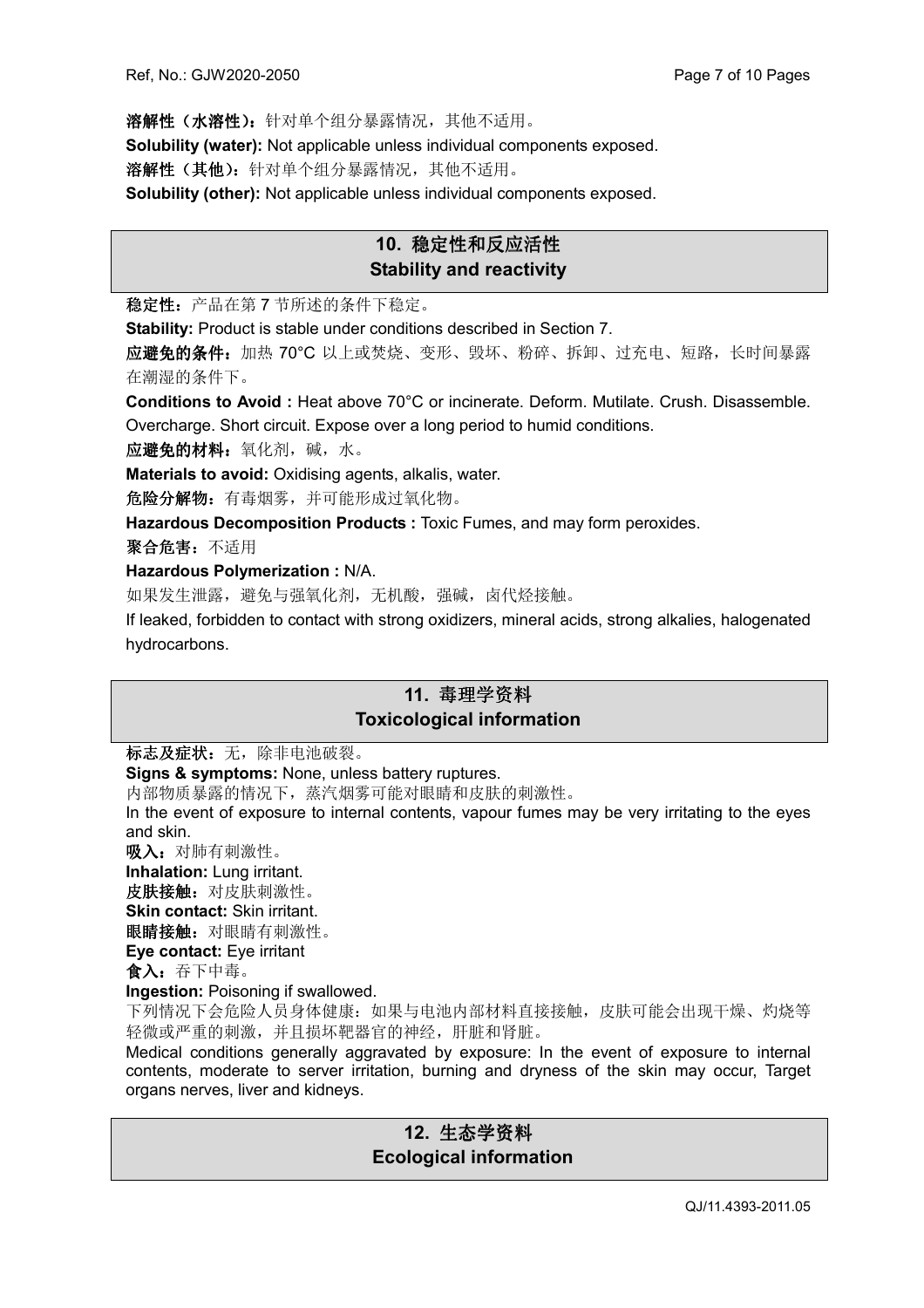对哺乳动物的影响:目前未知。 **Mammalian effects:** None known at present. 生态毒性:目前未知。 **Eco-toxicity:** None known at present. 生物体内积累:慢慢地生物降解。 **Bioaccumulation potential:** Slowly Bio-degradable. 环境危害: 目前没有已知的环境危害。 **Environmental fate:** None known environmental hazards at present.

## **13.** 废弃处置 **Disposal consideration**

禁止焚烧,或使电池温度超过 70°C,这种滥用可导致泄漏和/或电池爆炸。应按照相应的地方性 法规处理。

Do not incinerate, or subject cells to temperature in excess of 70°C, Such abuse can result in loss of seal leakage, and/or cell explosion. Dispose of in accordance with appropriate local regulations.

## **14.** 运输信息 **Transport information**

运输标签: 第9类锂电池危险品标签

**Label for conveyance:** class 9 lithium battery hazard label

**UN** 编号:UN3480

**UN Number:** UN3480

包装等级:II

**Packaging Group**: II

**EmS** 编号:F-A ,S-I

**EmS No:** F-A ,S-I

海洋污染物: 无

**Marine pollutant:** No

正确的装运名称: 锂离子电池(包括锂离子聚合物电池)

**Proper Shipping name:** Lithium-ion batteries (Including lithium-ion polymer batteries) 危害分类: 货物应符合《国际海运危险货物规则》包装导则 P903 (Amdt. 39-18) (2018 年版), 《欧洲道路危险货物国际运输协议》包装导则 P903 (2019 年版), JT/T 617.3-2018 危险货物道 路运输规则 第 4 部分: 品名及运输要求索引包装导则 P903 (2018 年版), 包括通过 UN38.3 测 试手册要求。

**Hazard Classification:** The goods shall be complied with Packing Instruction P903 of IMDG CODE(Amdt. 39-18)(2018 Edition),Packing Instruction P903 of ADR 2019, Packing Instruction P903 of JT/T 617.3-2018 Regulations concerning road transportation of dangerous goods — Part 4: Index of dangerous goods name and transportation requirement, including the passing of the UN38.3 test.

## **15.** 法规信息 **Regulation information**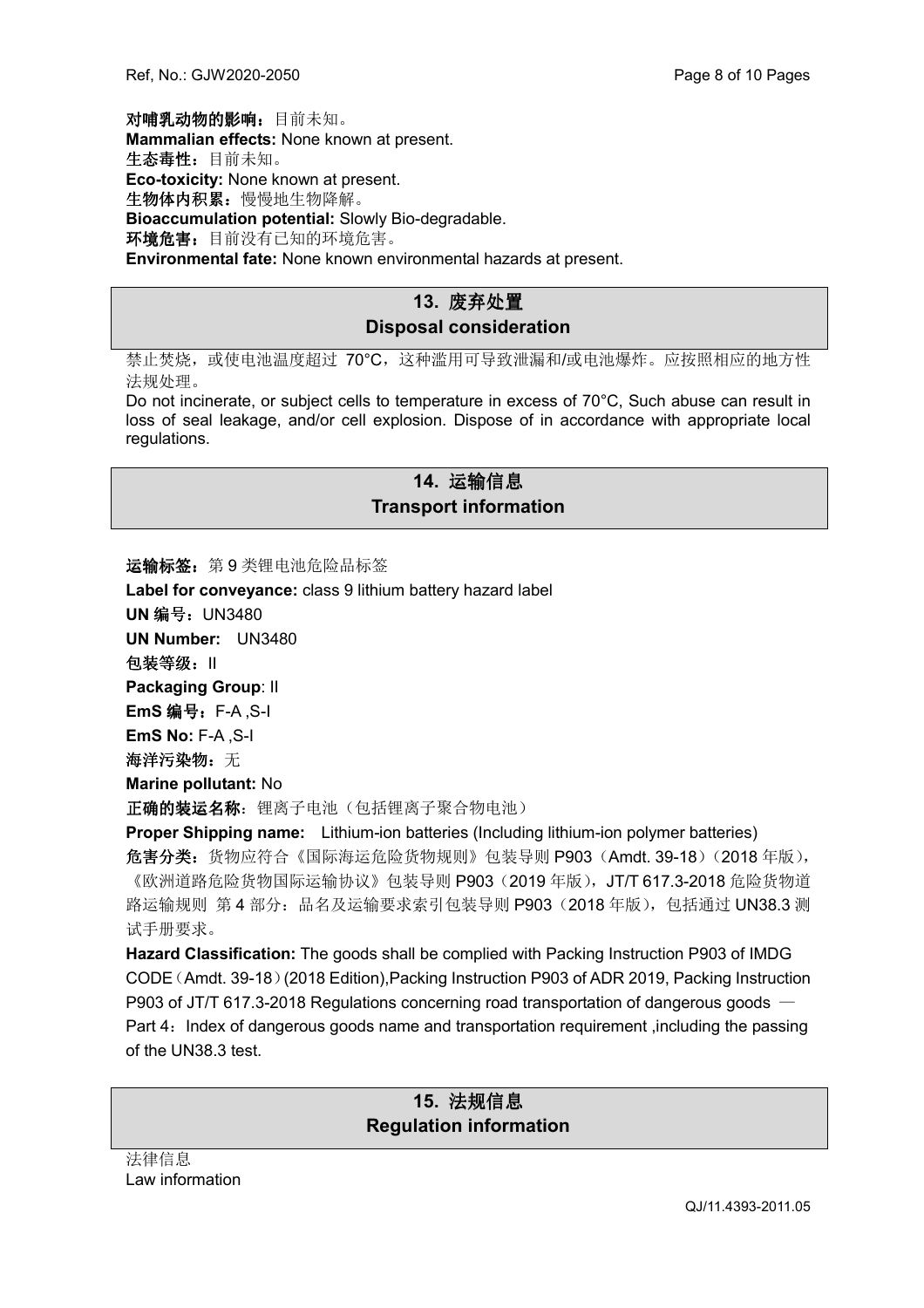《危险品规则》 《Dangerous Goods Regulations》 《对危险货物运输的有关规定的建议》 《Recommendations on the Transport of Dangerous Goods Model Regulations》 《国际海运危险货物规则》 《International Maritime Dangerous Goods》 《危险货物品名表》 《List of dangerous goods》 《欧洲道路危险货物国际运输协议》 《European Agreement concerning the International Carriage of Dangerous Goods by Road》 《危险品安全运输技术指令》 《Technical Instructions for the Safe Transport of Dangerous Goods》 《危险货物分类和品名编号》 《Classification and code of dangerous goods》 《职业安全卫生法》 《Occupational Safety and Health Act》(OSHA) 《有毒物质控制法》 《Toxic Substance Control Act》(TSCA) 《消费产品安全法》 《Consumer Product Safety Act》(CPSA) 《联邦环境污染控制法》 《Federal Environmental Pollution Control Act》(FEPCA) 《石油污染法案》 《The Oil Pollution Act》(OPA) 《超级基金修正案和再授权法案Ⅲ(302/311/312/313)》 《Superfund Amendments and Reauthorization Act TitleⅢ (302/311/312/313)》(SARA) 《资源保护及恢复法案》 《Resource Conservation and Recovery Act》(RCRA) 《安全饮用水法》 《Safety Drinking Water Act》(CWA) 《加州 65 提案》 《California Proposition 65》 《美国联邦法规》 《Code of Federal Regulations》(CFR) 根据所有联邦、州和地方法律。 In accordance with all Federal, State and local laws.

## **16.** 其他信息 **Other information**

本文件仅对由委托方双一力(宁波)电池有限公司提供的,并由双一力(宁波)电池有限公司生 产的电池(SBL5.1K2)有效。该电池的成分信息由委托方提供并承诺其完整性和准确性。用户 应仔细阅读此文件,并按照正确的方法使用电池,如因电池使用不当造成的损害或损失,威凯检 测技术有限公司(CVC)不承担任何责任。

This file is only effective to the batteries(SBL5.1K2) provided by commissioner SYL (NINGBO) BATTERY CO., LTD., which manufactured by SYL (NINGBO) BATTERY CO., LTD.. The commissioner provides the composition information of batteries, and promises its integrity and accuracy. Users should read this file carefully, and use the batteries in correct method. Vkan Certification & Testing Co., Ltd. (CVC) doesn't assume responsibility for any damage or loss